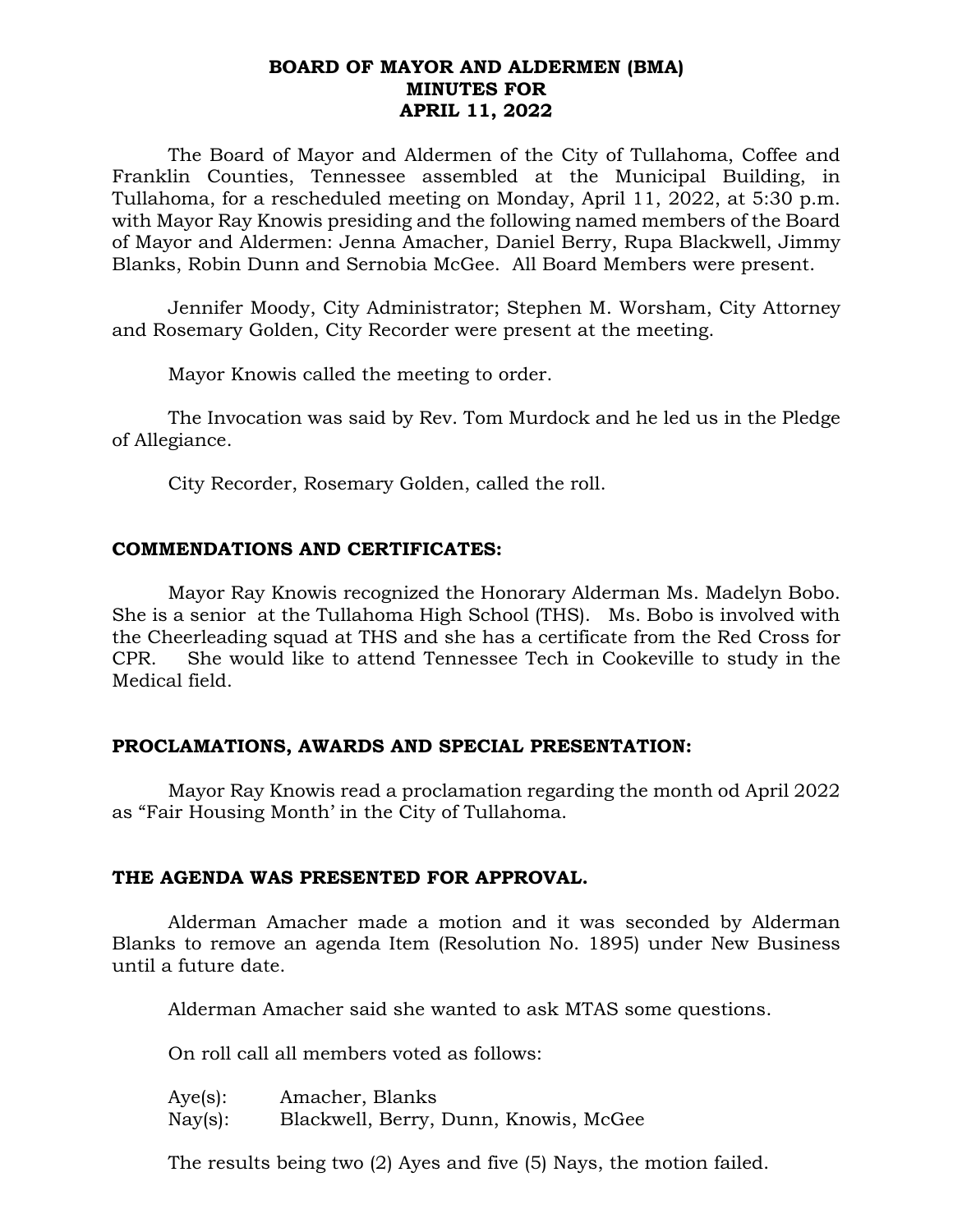The Mayor then called the original motion to accept the agenda as presented.

On roll call all members voted as follows:

Aye(s): Blackwell, Blanks, Berry, Dunn, Knowis, McGee Nay(s): Amacher

The results being six (6) Ayes and one (1) Nay, the motion passed and was so ordered.

### **COMMENTS FROM CITIZENS:**

Mayor Knowis stated that there were several applicants for the Tullahoma Airport Authority Board in the audience. There is an open position on that Board and there is an item on the agenda tonight that pertains to filling that position. He asked if the applicants wanted to speak.

Mr. Trent Moore, 504 Albemarle Drive, said he moved back here two (2) years ago and he gave some more background information concerning his qualifications. He asked the BMA to consider him for the open position on the Tullahoma Airport Authority Board, as he would love to serve the community.

Mr. Steve McKamey, 201 Sunset Drive, stated he moved here three (3) years ago and he gave some more background information concerning his qualifications. He asked the BMA to consider him for the open position on the Tullahoma Airport Authority Board.

Mr. George (Skip) Farr, Jr., 101 Annies Way, was unable to attend tonight meeting. He had sent in an email and it was read by the City Recorder and will be included in the minutes (attached).

Mr. Phil Hensley, 505 Lakeway Place, works for Lakeway Publishers and the Tullahoma Newspaper. He stated that they are against repealing the exemptions in Ordinance No. 1576.

Mr. Keith Ponder, 505 Lakeway Place, he is the VP of Lakeway Publishers and he is also against the repealing of the exemptions in Ordinance No. 1576.

Mr. Greg Grizzle, 316 Oak Park Drive, stated he is against the repealing of the exemptions in Ordinance No. 1576.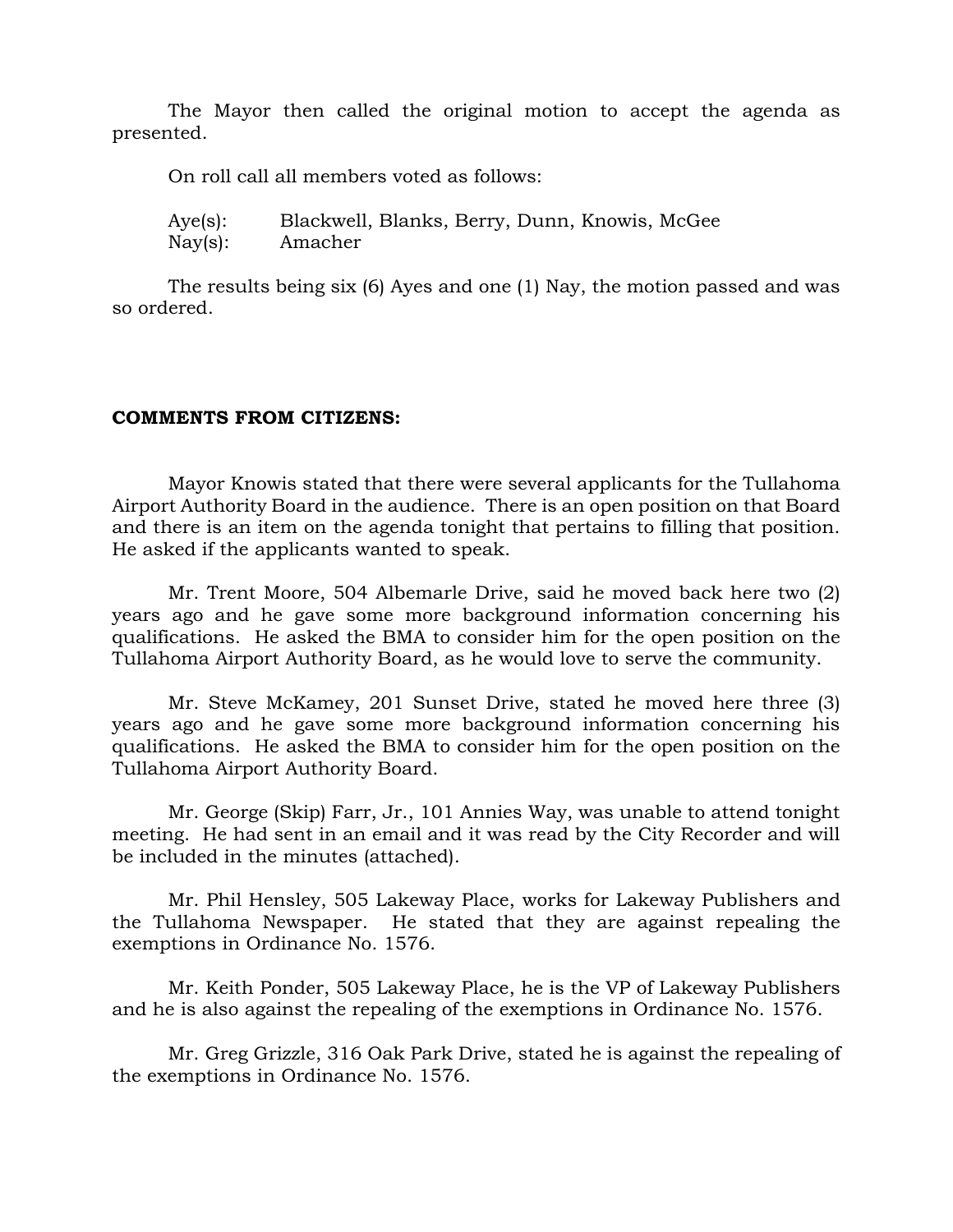### **REPORTS FROM THE MEMBERS OF THE BOARD OF MAYOR AND ALDERMEN**

**ALDERMAN MCGEE** - Ms. McGee said both the Coffee County Industrial Development Board and the Tullahoma Housing Authority Board will not be meeting until this week. She stated that the "Egg Hunt" will be this Saturday, April 16, 2022, at 1:00 on the lawn at the South Jackson Civic Center. She thanked the Tullahoma Parks and Recreation Department as well as the South Jackson Civic Center for their help in this event.

**ALDERMAN BERRY** - Mr. Berry stated the Sports Council will meet this upcoming Wednesday evening. The Planning Commission will meet next week. He stated the Tullahoma Area Economic Development Corporation (TAEDC) and the Health Education Housing Agency (HEHA) held a special call meeting this month to discuss a Payment in Lieu of Taxes (PILOT) program for a company who wants to purchase the Tullahoma Village Apartment Complex. The Executive Director of TAEDC, Winston Brooks, gave some background details of the program.

**ALDERMAN AMACHER** - Ms. Amacher said both the Coffee County Consolidated Communications Commission and the Tourism Council will meet next week. She stated once a month all the new businesses that have been opened the prior month will be announce at the BMA meeting. She thanked all the community agencies that were in the audience tonight for their service to our community. Ms. Amacher started to talk about Ordinance No. 1576, but Alderman Berry called "point of order".

**ALDERMAN BLACKWELL** - Ms. Blackwell said the Tullahoma Board of Education will meet next week. She said the new seasonal banners are hanging up in the Downtown area.

**ALDERMAN DUNN** - Ms. Dunn said on the Consent Agenda tonight there is an item regarding setting a Public Hearing for an amendment to the Zoning Ordinance (regarding landscaping) and she thanked the Tree Board for their help on this item. There is a "tree naming" contest going on for the large Willow Oak Tree that sits behind the "Painted House Art Studio" at 204 East Lincoln Street. Ms. Dunn said "Earth Day" will be celebrated on Monday, April 18, 2022, at the Tullahoma's Farmers Market.

**MAYOR PRO TEM BLANKS -** Dr. Blanks stated he had attended a Tullahoma Utility Authority meeting. He said, "Happy Easter to all". He said, "Shop Tullahoma".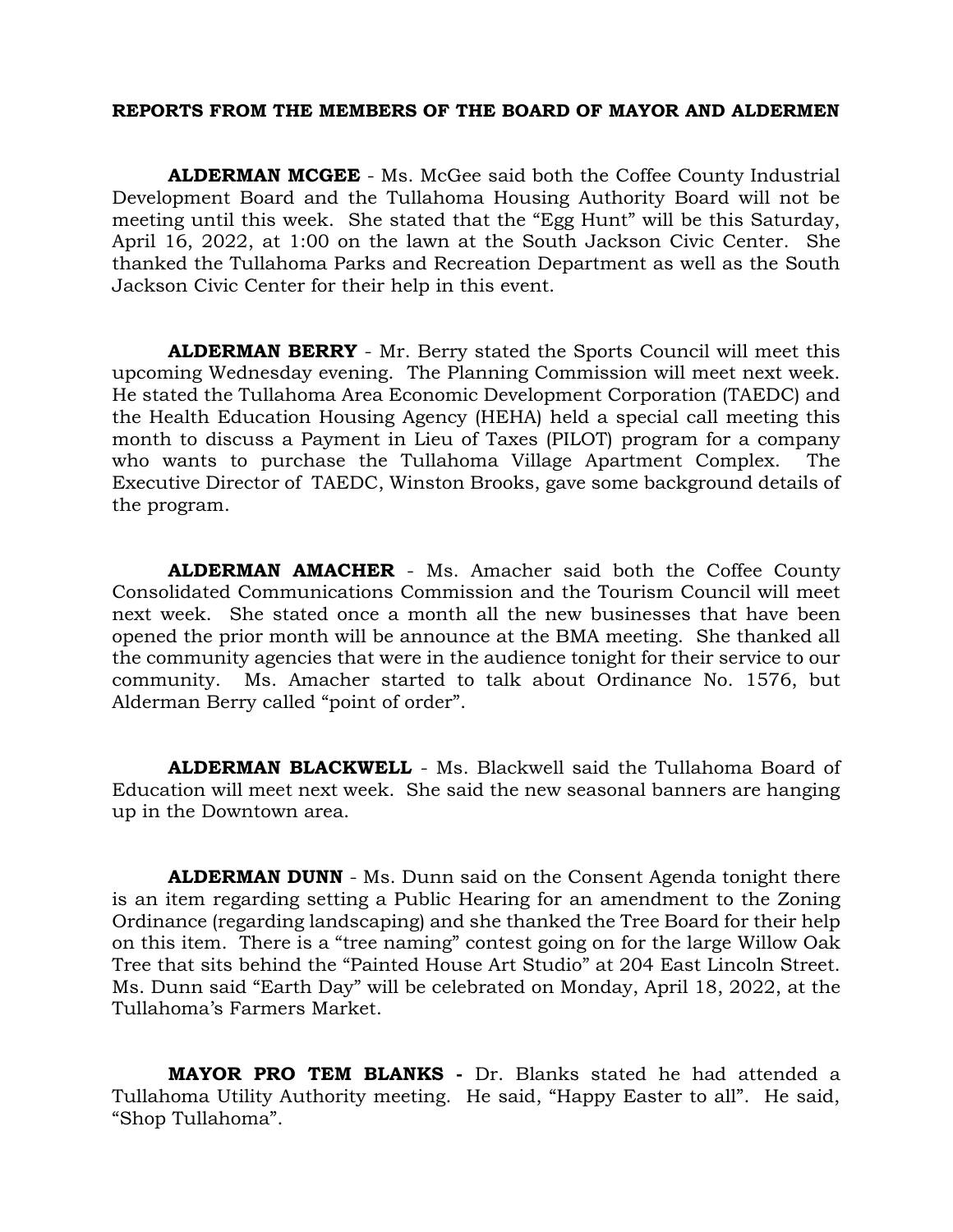**HONORARY ALDERMAN BOBO -** Ms. Bobo said the Distinguished Young Women's contest will be held on Saturday, April 23, 2022. The seniors at THS will be graduating on Friday, May 13, 2022. This will mark the 100<sup>th</sup> year celebration of THS.

**MAYOR RAY KNOWIS** - Mr. Knowis stated he had recently gone to all four Tullahoma elementary schools to give out certificates to the winners of the "What I like best about Tullahoma" contestants. He said he attended a Veterans program at History Park on Tuesday, March 29, 2022. Mayor Knowis also attended a THS banquet, he stated 22 seniors on the football team had a grade point average of 4.0 or better.

 **CITY ATTORNEY** - Mr. Stephen M. Worsham stated he had no report.

**CITY ADMINISTRATOR** – Ms. Jennifer Moody reported the draft of the Think Tullahoma 2040 Plan is on our website and we are open for comments. She stated there is a draft (on the last page of tonight's agenda) of the American Rescue Plan monies. Ms. Moody recognized the Deputy Fire Chief, Larry Sloan, and asked him to give the BMA a brief recap of the assistance that Tullahoma provided in the recent wildfires in Severe County, TN.

### **CONSENT AGENDA:**

**ITEM NO. 22-45 – MINUTES OF THE MARCH 28, 2022, REGULAR MEETING.**

**ITEM NO. 22-46 – FEBRUARY FINANCIAL REPORT.**

**ITEM NO. 22-47 – SET A PUBLIC HEARING FOR 5:30 P.M. ON APRIL 25, 2022, ON A REQUEST FROM THE TULLAHOMA TREE BOARD FOR A TEXT AMENDMENT TO ZONING ORDINANCE SECTION 505 – LANDSCAPING.**

**ITEM NO. 22-48 – SET A PUBLIC HEARING FOR 5:30 P.M. ON APRIL 25, 2022, ON A SPENDING PLAN FOR \$5.8 MILLION IN AMERICAN RESCUE PLAN ACT FUNDING.**

**ITEM NO. 22-49 – APPROVE A REQUEST TO WAIVE SPECIAL EVENT SIGN PERMIT FEES, IN THE AMOUNT OF \$30.00, FOR PROMOTION OF THE FARMERS MARKET TULLAHOMA EACH MONDAY FROM APRIL THROUGH OCTOBER 2022.**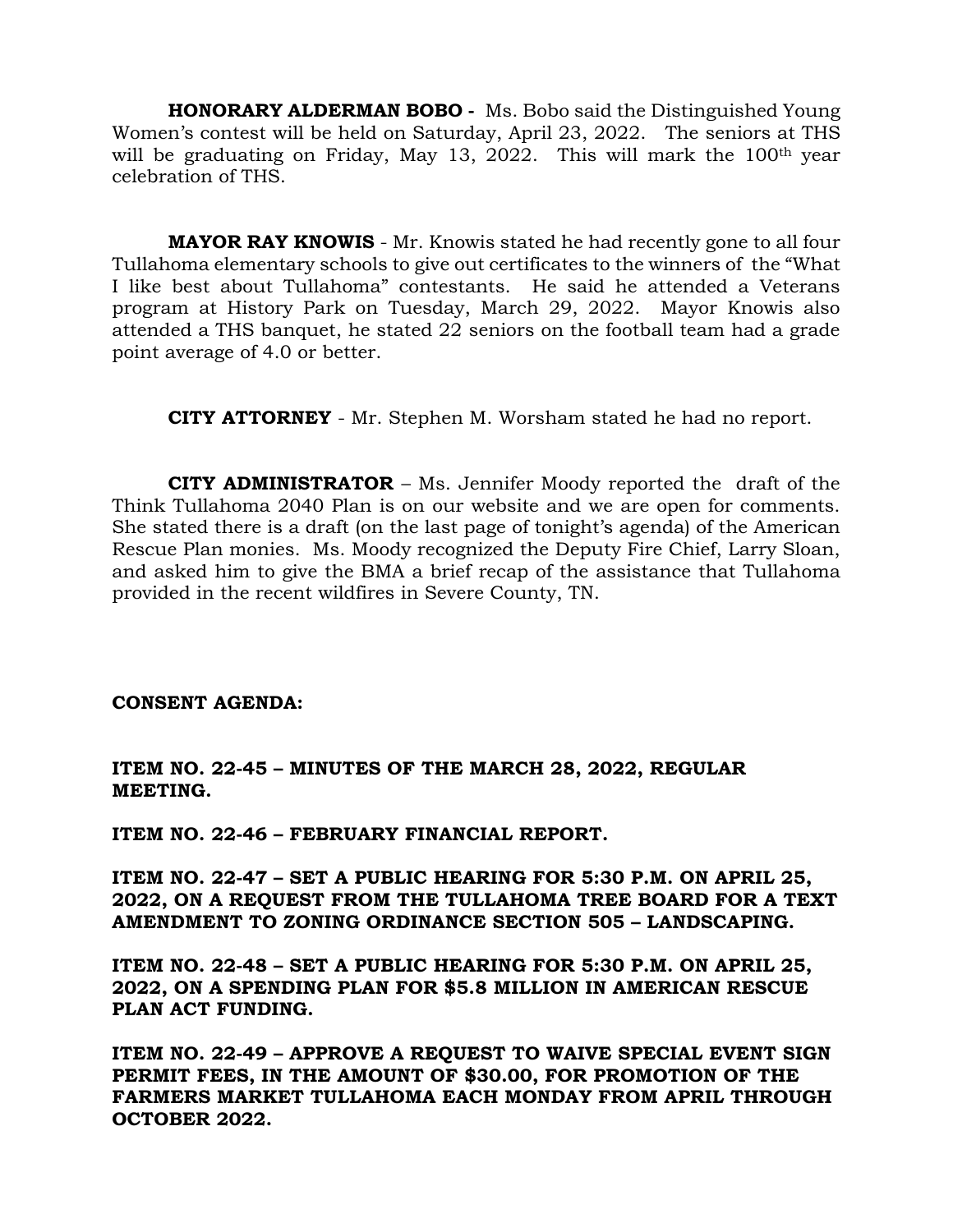**ITEM NO. 22-50 – APPROVE THE PURCHASE OF A COOK AND HOLD OVEN, IN THE AMOUNT OF \$10,115.16, FROM JES RESTAURANT EQUIPMENT FOR CONCESSIONS AND SPECIAL EVENTS USE BY THE TULLAHOMA PARKS AND RECREATION DEPARTMENT.**

**ITEM NO. 22-51 – APPROVE AN OPTIONAL THREE-YEAR EXTENSION, VALUED AT \$10,093.41 IN TOTAL, TO A LICENSE AGREEMENT WITH KANTOLA TRAINING SOLUTIONS FOR A CITY-WIDE, ONLINE EMPLOYEE TRAINING PROGRAM.**

## **ITEM NO. 22-52 – ANNOUNCE A VACANCY ON THE ARTS COUNCIL TULLAHOMA.**

Mayor Ray Knowis read the captions for the items on the Consent Agenda.

A motion was made by Alderman Berry and seconded by Alderman Blackwell to approve the items listed above on the consent agenda.

On roll call all members present voted aye and it was so ordered.

### **UNFINISHED BUSINESS:**

## **RESOLUTION NO. 1894 – A RESOLUTION TO PROCLAIM APPROVAL OF A PRIVATE ACT TO AMEND THE CHARTER OF THE CITY OF TULLAHOMA, TENNESSEE REGARDING THE COLLECTION OF DELINQUENT PROPERTY TAXES.**

Mayor Ray Knowis read the caption for Resolution No. 1894 and stated the resolution can be found in tonight's agenda packet starting on page 24.

A motion was made by Alderman Berry and was seconded by Alderman Blackwell to approve the attached Resolution No. 1894.

A discussion ensued.

On roll call all members present voted aye and it was so ordered.

### **NEW BUSINESS:**

**ORDINANCE No. 1576- AN ORDINANCE OF THE CITY OF TULLAHOMA, TENNESSEE TO REPEAL IN ITS ENTIRETY SECTION 9-208 (EXEMPTIONS) OF TITLE 9 (BUSINESS, PEDDLERS, SOLICITORS, ETC.) OF THE TULLAHOMA MUNICIPAL CODE,** for approval on the first of two readings.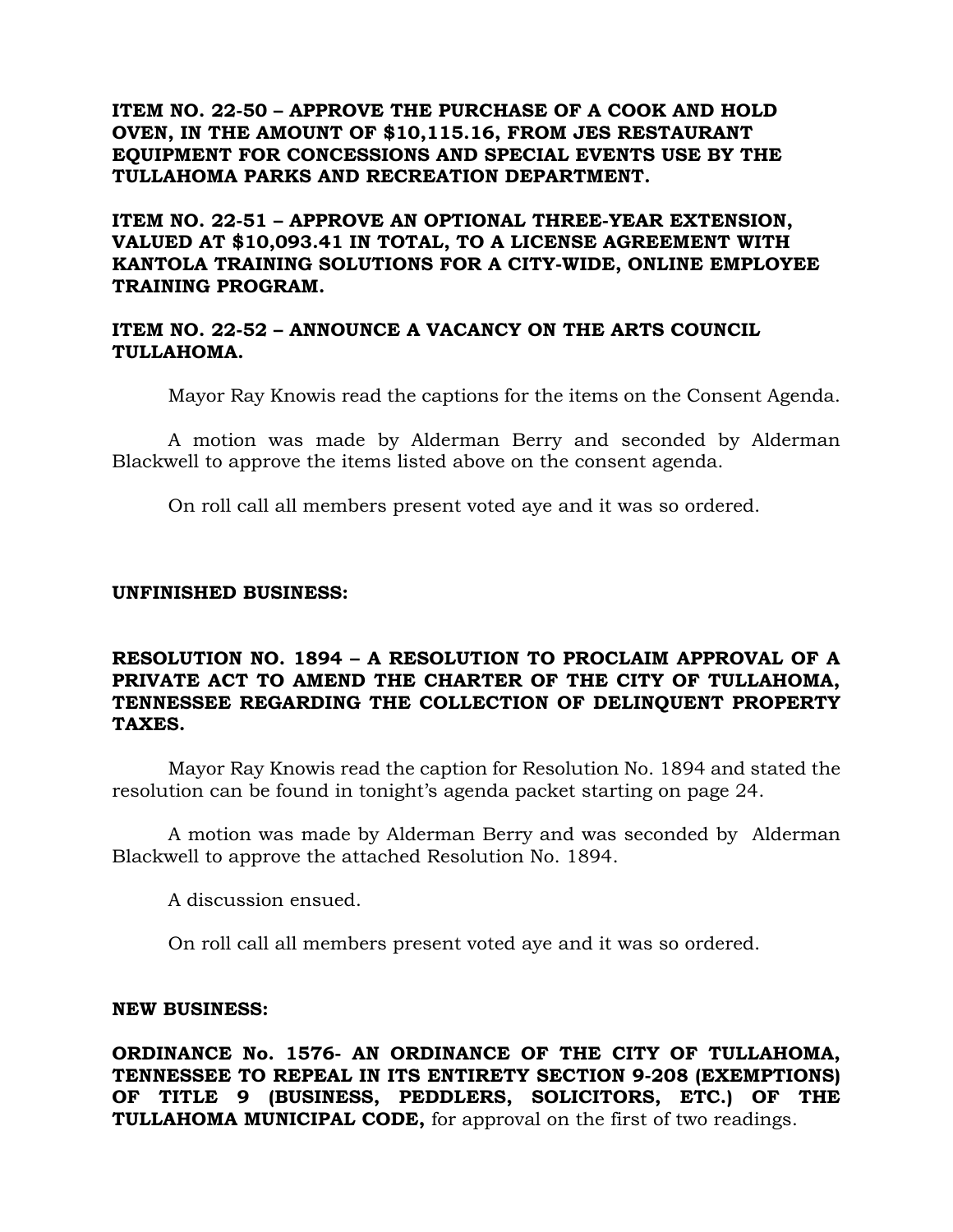Mayor Ray Knowis read the caption for Ordinance No. 1576 and he stated the information can be found starting on page 28 of tonight's agenda.

A motion was made by Alderman Blanks and was seconded by Alderman Amacher to adopt Ordinance No. 1576 to repeal the exemptions section of Chapter 2 (Peddlers, Etc.) of Title 9 (Business, Peddlers, Solicitors, Etc.).

City Administrator, Ms. Jennifer Moody, gave the background information.

A discussion ensued.

A motion was made by Alderman Berry and seconded by Alderman Blackwell to postpone/defer consideration of this matter until the City Administrator has had some time to review the comments made tonight.

On roll call all members voted as follows:

Aye(s): Blackwell, Blanks, Berry, Dunn, Knowis, McGee

Nay(s): Amacher

The vote being six (6) Aye(s) and one (1) Nay; the motion passed and was so ordered.

# **ITEM NO. 22-53 – CONSIDER APPOINTMENT OF A QUALIFIED APPLICANT TO FILL A VACANCY ON THE TULLAHOMA AIRPORT AUTHORITY BOARD TO SERVE FOR THE REMAINDER OF AN UNEXPIRED TERM ENDING ON FEBRUARY 27, 2026.**

Mayor Ray Knowis read the caption for Agenda Item No. 22-53 and stated the applicants had an opportunity to speak earlier in the evening at the Comments from Citizens portion of the meeting.

Alderman Blackwell nominated Mr. George (Skip) Farr, Jr.

Alderman McGee nominated Mr. Trent Moore.

On roll call all members voted as follows:

Farr: Blanks, Blackwell, Berry, Dunn, Knowis

Moore: Amacher, McGee

The vote being five (5) for Mr. George (Skip) Farr, Jr. and two (2) for Mr. Trent Moore; Mr. George (Skip) Farr, Jr will serve the unexpired term to end on February 27, 2026.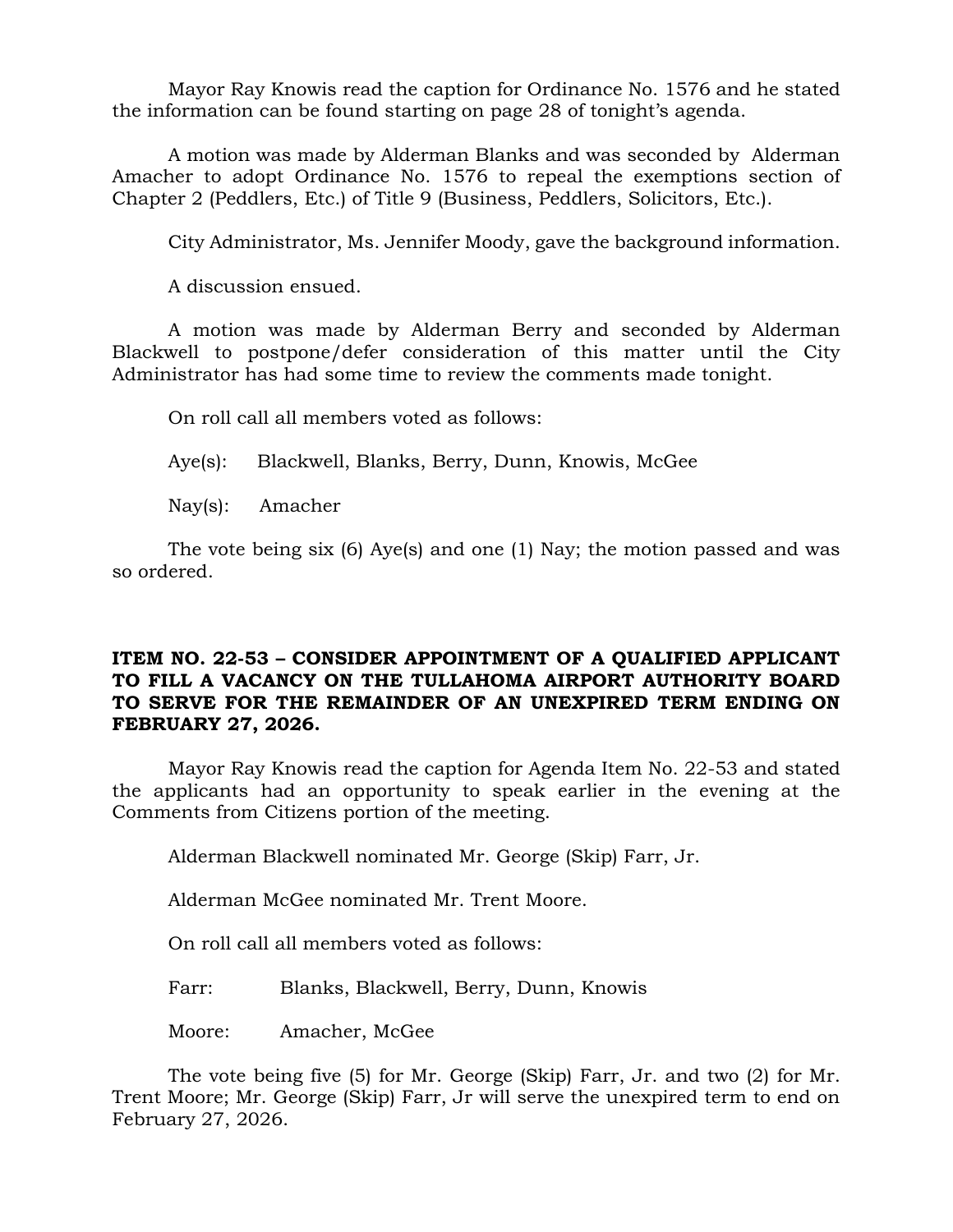## **RESOLUTION NO. 1895 – A RESOLUTION TO ADOPT RULES AND PROCEDURES OF THE BOARD OF MAYOR AND ALDERMEN.**

Mayor Ray Knowis read the caption for Resolution No. 1895 and stated the backup information (Exhibit A) can be found in tonight's agenda packet starting on page 49.

A motion was made by Alderman Blackwell and was seconded by Alderman Berry to approve Resolution No. 1895.

City Administrator, Ms. Jennifer Moody, said she had nothing to add.

A discussion ensued.

A motion to end discussion was made by the Mayor and seconded by Alderman Blanks.

On roll call all members voted as follows:

Aye(s): Blanks, Knowis, McGee

Nay(s): Amacher, Blackwell, Berry, Dunn

The vote being three (3) Aye(s) and four (4) Nay(s); the motion failed.

Therefore, the discussion continued.

An amendment was made by Alderman Dunn and seconded by Alderman Amacher to remove/strike section 2.3 until further discussion with MTAS.

On roll call all members voted as follows:

Aye(s): Amacher, Knowis, Dunn

Nay(s): Blackwell, Berry, Blanks, McGee

The vote being three (3) Aye(s) and four (4) Nay(s); the motion failed.

The original motion was called to vote.

On roll call all members voted as follows:

Aye(s): Blackwell, Blanks, Berry, Dunn, Knowis, McGee

Nay(s): Amacher

The vote being six (6) Aye(s) and one (1) Nay; the motion passed and was so ordered.